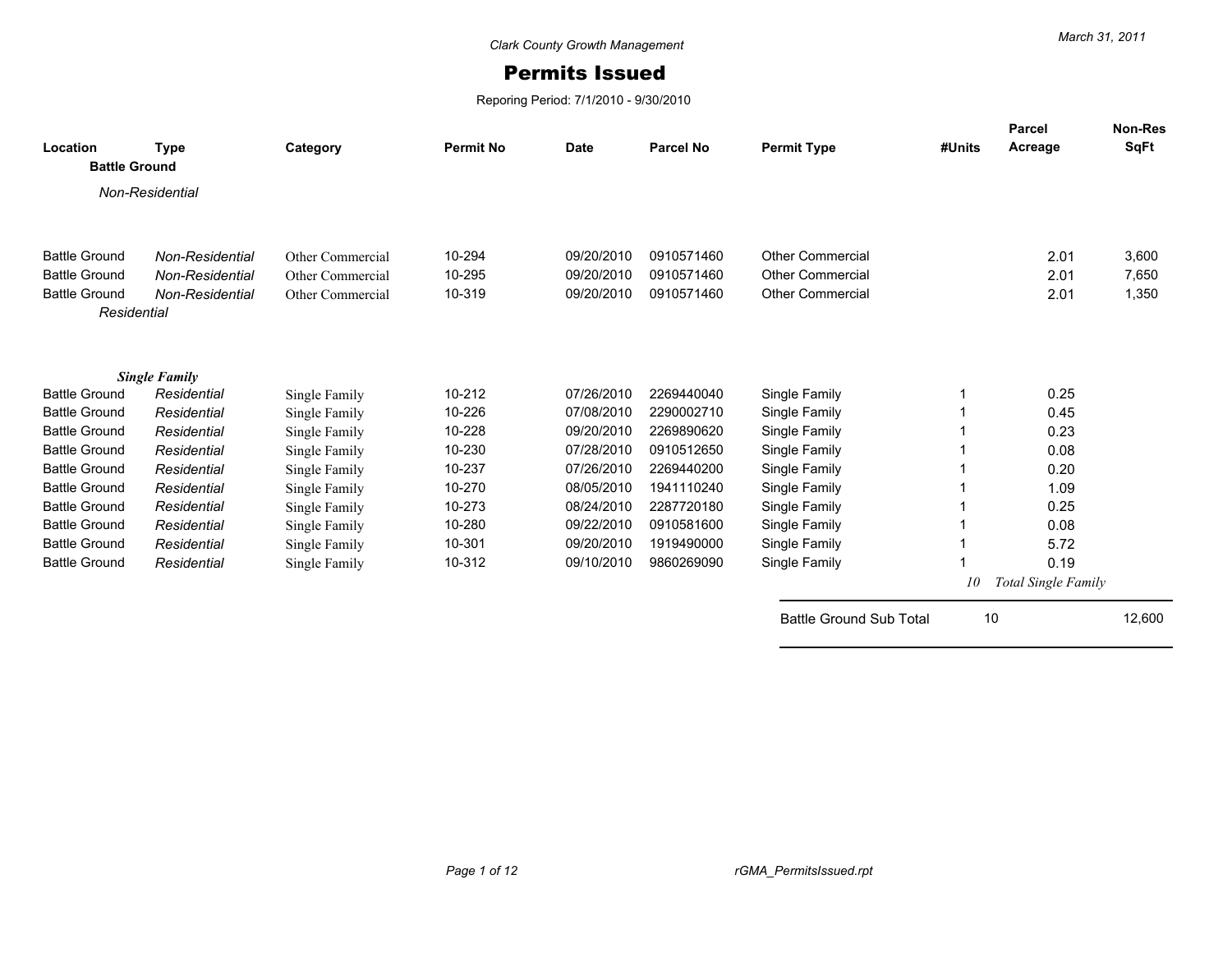| Location | <b>Type</b><br>Camas           | Category      | <b>Permit No</b> | <b>Date</b> | <b>Parcel No</b> | <b>Permit Type</b> | #Units | Parcel<br>Acreage   | Non-Res<br><b>SqFt</b> |
|----------|--------------------------------|---------------|------------------|-------------|------------------|--------------------|--------|---------------------|------------------------|
|          | Non-Residential                |               |                  |             |                  |                    |        |                     |                        |
|          |                                |               |                  |             |                  |                    |        |                     |                        |
| Camas    | Non-Residential<br>Residential | Office        | 2010092          | 07/29/2010  | 1262460000       | Office             |        | 96.54               | 22,101                 |
|          | <b>Single Family</b>           |               |                  |             |                  |                    |        |                     |                        |
| Camas    | Residential                    | Single Family | 2010087          | 07/06/2010  | 0849210900       | Single Family      |        | 0.24                |                        |
| Camas    | Residential                    | Single Family | 2010088          | 07/08/2010  | 1271470100       | Single Family      |        | 0.18                |                        |
| Camas    | Residential                    | Single Family | 2010089          | 07/12/2010  | 0849211460       | Single Family      |        | 0.26                |                        |
| Camas    | Residential                    | Single Family | 2010090          | 07/14/2010  | 1759560160       | Single Family      |        | 0.23                |                        |
| Camas    | Residential                    | Single Family | 2010091          | 07/20/2010  | 0849211560       | Single Family      |        | 0.24                |                        |
| Camas    | Residential                    | Single Family | 2010093          | 07/30/2010  | 1254030180       | Single Family      |        | 0.19                |                        |
| Camas    | Residential                    | Single Family | 2010094          | 08/12/2010  | 1271470280       | Single Family      |        | 0.15                |                        |
| Camas    | Residential                    | Single Family | 2010095          | 08/17/2010  | 1277440160       | Single Family      |        | 0.25                |                        |
| Camas    | Residential                    | Single Family | 2010096          | 08/19/2010  | 1253940060       | Single Family      |        | 0.21                |                        |
| Camas    | Residential                    | Single Family | 2010097          | 08/20/2010  | 1776631800       | Single Family      |        | 0.06                |                        |
| Camas    | Residential                    | Single Family | 2010098          | 08/20/2010  | 1776631780       | Single Family      |        | 0.06                |                        |
| Camas    | Residential                    | Single Family | 2010099          | 08/20/2010  | 1776632400       | Single Family      |        | 0.10                |                        |
| Camas    | Residential                    | Single Family | 2010100          | 08/20/2010  | 1776632460       | Single Family      |        | 0.10                |                        |
| Camas    | Residential                    | Single Family | 2010101          | 08/20/2010  | 1776631180       | Single Family      |        | 0.10                |                        |
| Camas    | Residential                    | Single Family | 2010102          | 08/20/2010  | 1776632440       | Single Family      |        | 0.10                |                        |
| Camas    | Residential                    | Single Family | 2010103          | 08/24/2010  | 0849210080       | Single Family      |        | 0.25                |                        |
| Camas    | Residential                    | Single Family | 2010104          | 08/31/2010  | 1277010000       | Single Family      |        | 4.87                |                        |
| Camas    | Residential                    | Single Family | 2010105          | 09/03/2010  | 0849210320       | Single Family      |        | 0.25                |                        |
| Camas    | Residential                    | Single Family | 2010106          | 09/07/2010  | 1274440070       | Single Family      |        | 0.28                |                        |
| Camas    | Residential                    | Single Family | 2010107          | 09/15/2010  | 0849211080       | Single Family      |        | 0.25                |                        |
| Camas    | Residential                    | Single Family | 2010108          | 09/15/2010  | 0849212100       | Single Family      |        | 0.24                |                        |
| Camas    | Residential                    | Single Family | 2010109          | 09/16/2010  | 0849211640       | Single Family      |        | 0.24                |                        |
| Camas    | Residential                    | Single Family | 2010110          | 09/21/2010  | 1248173420       | Single Family      |        | 0.27                |                        |
| Camas    | Residential                    | Single Family | 2010111          | 09/23/2010  | 1271450000       | Single Family      |        | 2.51                |                        |
| Camas    | Residential                    | Single Family | 2010112          | 09/24/2010  | 0819590850       | Single Family      |        | 0.40                |                        |
|          |                                |               |                  |             |                  |                    | 25     | Total Single Family |                        |

Camas Sub Total 25 22,101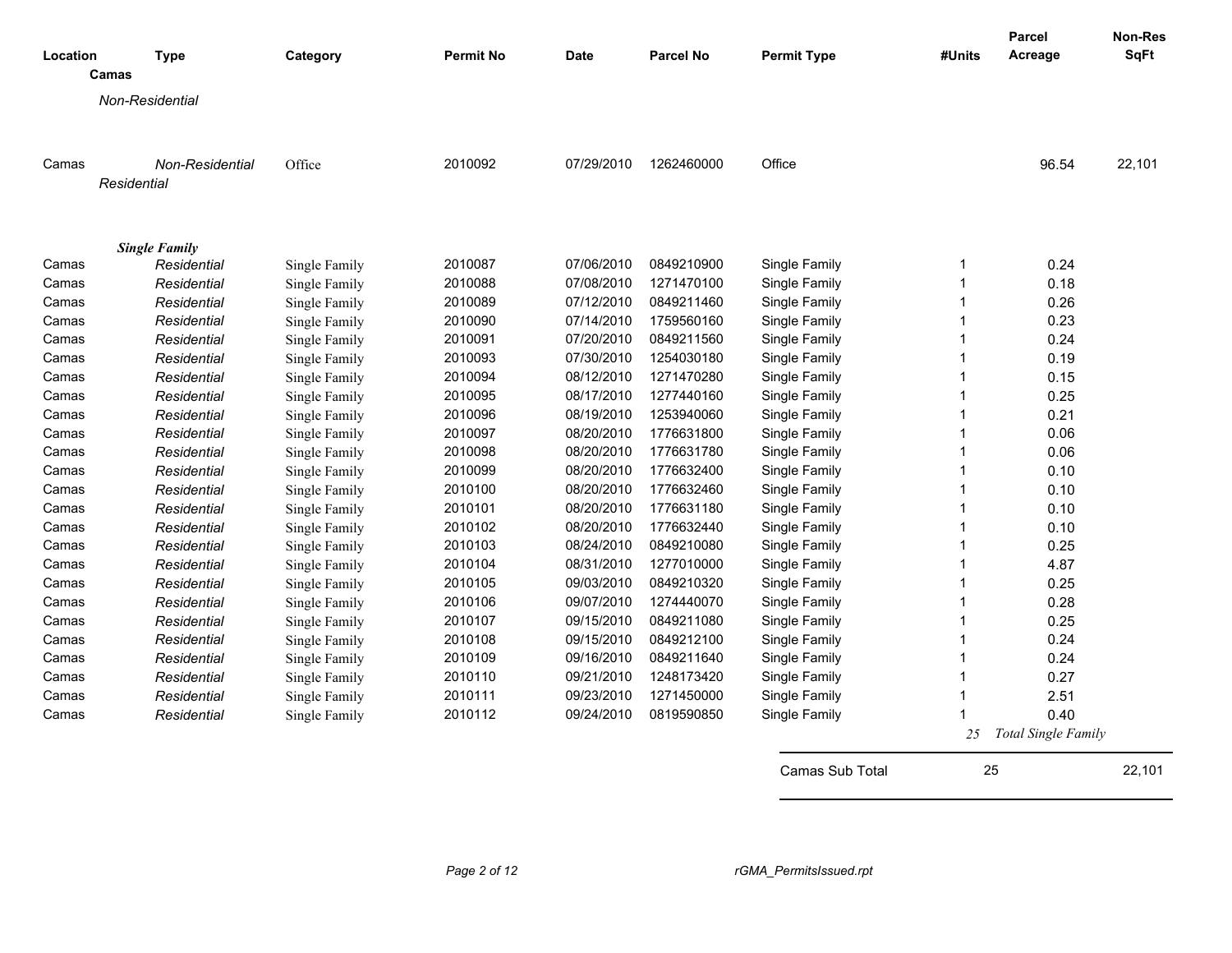| Location  | <b>Type</b><br>La Center            | Category      | <b>Permit No</b> | <b>Date</b> | <b>Parcel No</b> | <b>Permit Type</b>  | #Units | <b>Parcel</b><br>Acreage           | Non-Res<br><b>SqFt</b> |
|-----------|-------------------------------------|---------------|------------------|-------------|------------------|---------------------|--------|------------------------------------|------------------------|
|           | Residential                         |               |                  |             |                  |                     |        |                                    |                        |
| La Center | <b>Single Family</b><br>Residential | Single Family | RN10-855         | 09/10/2010  | 2588940860       | Single Family       |        | 0.20<br><b>Total Single Family</b> |                        |
|           |                                     |               |                  |             |                  | La Center Sub Total |        |                                    | 0                      |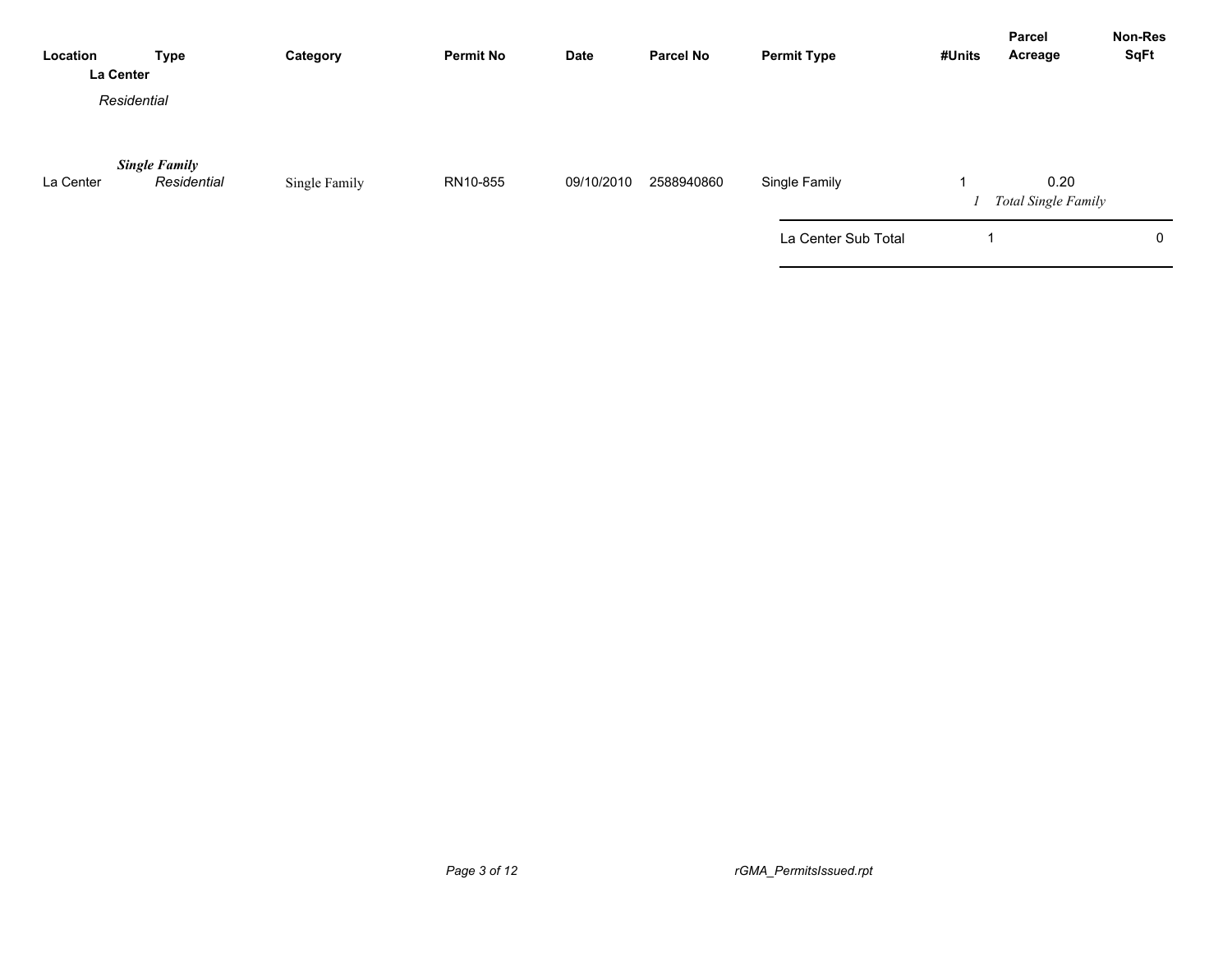|             |                                                                                                                                                     |                                                                                                                                 |                                                                                             |                                                                                                 |                                                                          |                                                                                                                                                                                    | Parcel       | <b>Non-Res</b><br><b>SqFt</b>                                                                       |
|-------------|-----------------------------------------------------------------------------------------------------------------------------------------------------|---------------------------------------------------------------------------------------------------------------------------------|---------------------------------------------------------------------------------------------|-------------------------------------------------------------------------------------------------|--------------------------------------------------------------------------|------------------------------------------------------------------------------------------------------------------------------------------------------------------------------------|--------------|-----------------------------------------------------------------------------------------------------|
|             |                                                                                                                                                     |                                                                                                                                 |                                                                                             |                                                                                                 |                                                                          |                                                                                                                                                                                    |              |                                                                                                     |
|             |                                                                                                                                                     |                                                                                                                                 |                                                                                             |                                                                                                 |                                                                          |                                                                                                                                                                                    |              |                                                                                                     |
|             |                                                                                                                                                     |                                                                                                                                 |                                                                                             |                                                                                                 |                                                                          |                                                                                                                                                                                    |              |                                                                                                     |
|             |                                                                                                                                                     |                                                                                                                                 |                                                                                             |                                                                                                 |                                                                          |                                                                                                                                                                                    |              |                                                                                                     |
|             |                                                                                                                                                     |                                                                                                                                 |                                                                                             |                                                                                                 |                                                                          |                                                                                                                                                                                    |              |                                                                                                     |
|             |                                                                                                                                                     |                                                                                                                                 |                                                                                             |                                                                                                 |                                                                          |                                                                                                                                                                                    |              |                                                                                                     |
|             |                                                                                                                                                     |                                                                                                                                 |                                                                                             |                                                                                                 |                                                                          | 1                                                                                                                                                                                  |              |                                                                                                     |
|             | Single Family                                                                                                                                       |                                                                                                                                 |                                                                                             |                                                                                                 |                                                                          |                                                                                                                                                                                    |              |                                                                                                     |
| Residential | Single Family                                                                                                                                       | BLD-10-0075                                                                                                                     | 07/21/2010                                                                                  | 9860282210                                                                                      | Single Family                                                            |                                                                                                                                                                                    | 0.12         |                                                                                                     |
| Residential | Single Family                                                                                                                                       | BLD-10-0078                                                                                                                     | 09/07/2010                                                                                  | 2160440900                                                                                      | Single Family                                                            |                                                                                                                                                                                    | 0.13         |                                                                                                     |
| Residential | Single Family                                                                                                                                       | BLD-10-0079                                                                                                                     | 07/29/2010                                                                                  | 9860281410                                                                                      | Single Family                                                            |                                                                                                                                                                                    | 0.13         |                                                                                                     |
| Residential | Single Family                                                                                                                                       | BLD-10-0080                                                                                                                     | 07/29/2010                                                                                  | 9860281670                                                                                      | Single Family                                                            |                                                                                                                                                                                    | 0.14         |                                                                                                     |
| Residential | Single Family                                                                                                                                       | BLD-10-0081                                                                                                                     | 08/04/2010                                                                                  | 9860281740                                                                                      | Single Family                                                            |                                                                                                                                                                                    | 0.18         |                                                                                                     |
| Residential | Single Family                                                                                                                                       | BLD-10-0083                                                                                                                     | 08/13/2010                                                                                  | 9860276460                                                                                      | Single Family                                                            |                                                                                                                                                                                    | 0.12         |                                                                                                     |
| Residential | Single Family                                                                                                                                       | BLD-10-0084                                                                                                                     | 08/20/2010                                                                                  | 9860282120                                                                                      | Single Family                                                            |                                                                                                                                                                                    | 0.12         |                                                                                                     |
| Residential |                                                                                                                                                     | BLD-10-0085                                                                                                                     | 08/31/2010                                                                                  | 2160440620                                                                                      |                                                                          |                                                                                                                                                                                    |              |                                                                                                     |
| Residential |                                                                                                                                                     | BLD-10-0086                                                                                                                     | 09/08/2010                                                                                  | 2138081440                                                                                      |                                                                          |                                                                                                                                                                                    | 0.13         |                                                                                                     |
|             |                                                                                                                                                     | BLD-10-0092                                                                                                                     |                                                                                             | 9860281720                                                                                      |                                                                          |                                                                                                                                                                                    |              |                                                                                                     |
|             |                                                                                                                                                     |                                                                                                                                 |                                                                                             | 9860281710                                                                                      |                                                                          |                                                                                                                                                                                    |              |                                                                                                     |
|             |                                                                                                                                                     |                                                                                                                                 |                                                                                             |                                                                                                 |                                                                          |                                                                                                                                                                                    |              |                                                                                                     |
|             |                                                                                                                                                     |                                                                                                                                 |                                                                                             |                                                                                                 |                                                                          |                                                                                                                                                                                    |              |                                                                                                     |
|             |                                                                                                                                                     |                                                                                                                                 |                                                                                             |                                                                                                 |                                                                          |                                                                                                                                                                                    |              |                                                                                                     |
|             |                                                                                                                                                     |                                                                                                                                 |                                                                                             |                                                                                                 |                                                                          |                                                                                                                                                                                    |              |                                                                                                     |
|             |                                                                                                                                                     |                                                                                                                                 |                                                                                             |                                                                                                 |                                                                          |                                                                                                                                                                                    |              | 0                                                                                                   |
|             |                                                                                                                                                     |                                                                                                                                 |                                                                                             |                                                                                                 |                                                                          |                                                                                                                                                                                    |              |                                                                                                     |
|             |                                                                                                                                                     |                                                                                                                                 |                                                                                             |                                                                                                 |                                                                          |                                                                                                                                                                                    |              |                                                                                                     |
|             | Type<br>Ridgefield<br>Residential<br><b>Single Family</b><br>Residential<br>Residential<br>Residential<br>Residential<br>Residential<br>Residential | Category<br>Single Family<br>Single Family<br>Single Family<br>Single Family<br>Single Family<br>Single Family<br>Single Family | <b>Permit No</b><br>BLD-10-0072<br>BLD-10-0073<br>BLD-10-0093<br>BLD-10-0095<br>BLD-10-0097 | <b>Date</b><br>07/19/2010<br>08/09/2010<br>09/10/2010<br>09/17/2010<br>09/28/2010<br>09/21/2010 | <b>Parcel No</b><br>9860281480<br>1210610920<br>9860261290<br>9860281600 | <b>Permit Type</b><br>Single Family<br>Single Family<br>Single Family<br>Single Family<br>Single Family<br>Single Family<br>Single Family<br>Single Family<br>Ridgefield Sub Total | #Units<br>15 | Acreage<br>0.12<br>0.20<br>0.13<br>0.11<br>0.12<br>0.16<br>0.09<br><b>Total Single Family</b><br>15 |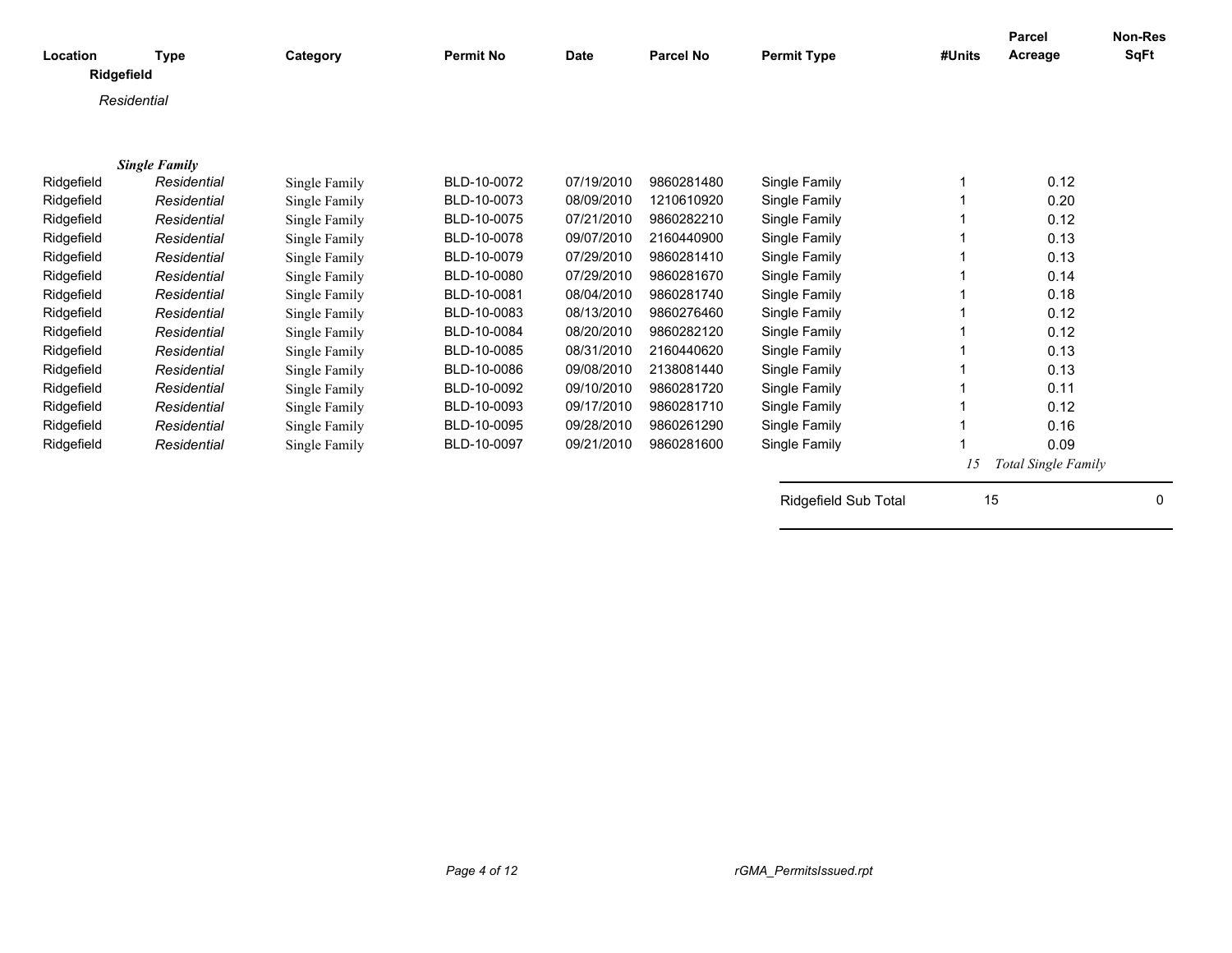| Location<br>Vancouver | <b>Type</b>                         | Category          | <b>Permit No</b> | <b>Date</b> | <b>Parcel No</b> | <b>Permit Type</b>       | #Units | <b>Parcel</b><br>Acreage | <b>Non-Res</b><br><b>SqFt</b> |
|-----------------------|-------------------------------------|-------------------|------------------|-------------|------------------|--------------------------|--------|--------------------------|-------------------------------|
|                       | Non-Residential                     |                   |                  |             |                  |                          |        |                          |                               |
|                       |                                     |                   |                  |             |                  |                          |        |                          |                               |
| Vancouver             | Non-Residential                     | Commercial Retail | COM2008-00466    | 07/01/2010  | 1014020010       | <b>Commercial Retail</b> |        | 0.67                     | 21,333                        |
| Vancouver             | Non-Residential                     | Commercial Retail | COM2009-00331    | 07/22/2010  | 0308970000       | <b>Commercial Retail</b> |        | 0.27                     | 26,460                        |
| Vancouver             | Non-Residential                     | Commercial Retail | COM2010-00072    | 08/27/2010  | 1761590000       | <b>Commercial Retail</b> |        | 2.66                     | 876,000                       |
| Vancouver             | Non-Residential                     | Industrial        | COM2009-00162    | 07/14/2010  | 0626300000       | Industrial               |        | 0.15                     | 5,085                         |
| Vancouver             | Non-Residential                     | Institutional     | COM2009-00304    | 07/22/2010  | 0382799360       | Institutional            |        | 3.85                     | 17,862                        |
| Vancouver             | Non-Residential                     | Institutional     | COM2010-00169    | 08/03/2010  | 1101851400       | Institutional            |        | 1.80                     | 7,000                         |
| Vancouver             | Non-Residential                     | Institutional     | COM2010-00174    | 08/23/2010  | 1498260000       | Institutional            |        | 0.28                     | 14,740                        |
| Vancouver             | Non-Residential                     | Office            | COM2010-00039    | 07/02/2010  | 1525980000       | Office                   |        | 0.13                     | 15,528                        |
| Vancouver             | Non-Residential                     | Office            | COM2010-00177    | 07/15/2010  | 1143410000       | Office                   |        | 0.26                     | 101,340                       |
| Vancouver             | Non-Residential                     | Other Commercial  | COM2010-00261    | 09/29/2010  | 0294660000       | <b>Other Commercial</b>  |        | 0.73                     | 210,672                       |
| Vancouver             | Non-Residential                     | Other Commercial  | COM2010-00303    | 09/16/2010  | 0586570000       | <b>Other Commercial</b>  |        | 5.19                     | 170,000                       |
| Residential           |                                     |                   |                  |             |                  |                          |        |                          |                               |
|                       |                                     |                   |                  |             |                  |                          |        |                          |                               |
|                       | <b>Multi-Family</b>                 |                   |                  |             |                  |                          |        |                          |                               |
| Vancouver             | Residential                         | Multi-Family      | MFR2008-00200    | 07/01/2010  | 1014020010       | Multi-Family             | 5      | 0.67                     |                               |
| Vancouver             | Residential                         | Multi-Family      | MFR2010-00032    | 07/02/2010  | 1525980000       | Multi-Family             | 23     | 0.13                     |                               |
| Vancouver             | Residential                         | Multi-Family      | MFR2010-00033    | 07/02/2010  | 1525980000       | Multi-Family             | 8      | 0.13                     |                               |
| Vancouver             | Residential                         | Multi-Family      | MFR2010-00034    | 07/02/2010  | 1525980000       | Multi-Family             | 6      | 0.13                     |                               |
| Vancouver             | Residential                         | Multi-Family      | MFR2010-00035    | 07/02/2010  | 1525980000       | Multi-Family             | 11     | 0.13                     |                               |
|                       |                                     |                   |                  |             |                  |                          | 53     | Total Multi-Family       |                               |
| Vancouver             | <b>Single Family</b><br>Residential | Additions         | RES2010-00376    | 08/26/2010  | 0329700000       | Additions                | 1      | 0.12                     |                               |
| Vancouver             | Residential                         | Mobile Home       | MOH2010-00002    | 08/17/2010  | 1097743220       | Mobile Home              | 1      | 0.13                     |                               |
| Vancouver             | Residential                         | Single Family     | SFR2009-00045    | 09/29/2010  | 1635050180       | Single Family            |        | 0.11                     |                               |
| Vancouver             | Residential                         | Single Family     | SFR2009-00067    | 08/23/2010  | 1014036860       | Single Family            |        | 0.08                     |                               |
| Vancouver             | Residential                         | Single Family     | SFR2010-00002    | 07/06/2010  | 1006900120       | Single Family            |        | 0.10                     |                               |
| Vancouver             | Residential                         | Single Family     | SFR2010-00023    | 08/12/2010  | 1621160100       | Single Family            |        | 0.28                     |                               |
| Vancouver             | Residential                         | Single Family     | SFR2010-00036    | 07/01/2010  | 1217920000       | Single Family            |        | 0.50                     |                               |
| Vancouver             | Residential                         | Single Family     | SFR2010-00055    | 09/02/2010  | 1641910050       | Single Family            | 1      | 0.23                     |                               |
| Vancouver             | Residential                         | Single Family     | SFR2010-00056    | 09/02/2010  | 9860280640       | Single Family            | 1      | 0.23                     |                               |
| Vancouver             | Residential                         | Single Family     | SFR2010-00080    | 09/21/2010  | 1099512180       | Single Family            |        | 0.06                     |                               |
| Vancouver             | Residential                         | Single Family     | SFR2010-00081    | 09/21/2010  | 1099512200       | Single Family            |        | 0.09                     |                               |
| Vancouver             | Residential                         | Single Family     | SFR2010-00082    | 08/26/2010  | 1099510380       | Single Family            |        | 0.06                     |                               |
| Vancouver             | Residential                         | Single Family     | SFR2010-00083    | 08/25/2010  | 1099510360       | Single Family            |        | 0.06                     |                               |
| Vancouver             | Residential                         | Single Family     | SFR2010-00085    | 07/06/2010  | 1006900140       | Single Family            | 1      | 0.13                     |                               |
|                       |                                     |                   |                  |             |                  |                          |        |                          |                               |

*Page 5 of 12 rGMA\_PermitsIssued.rpt*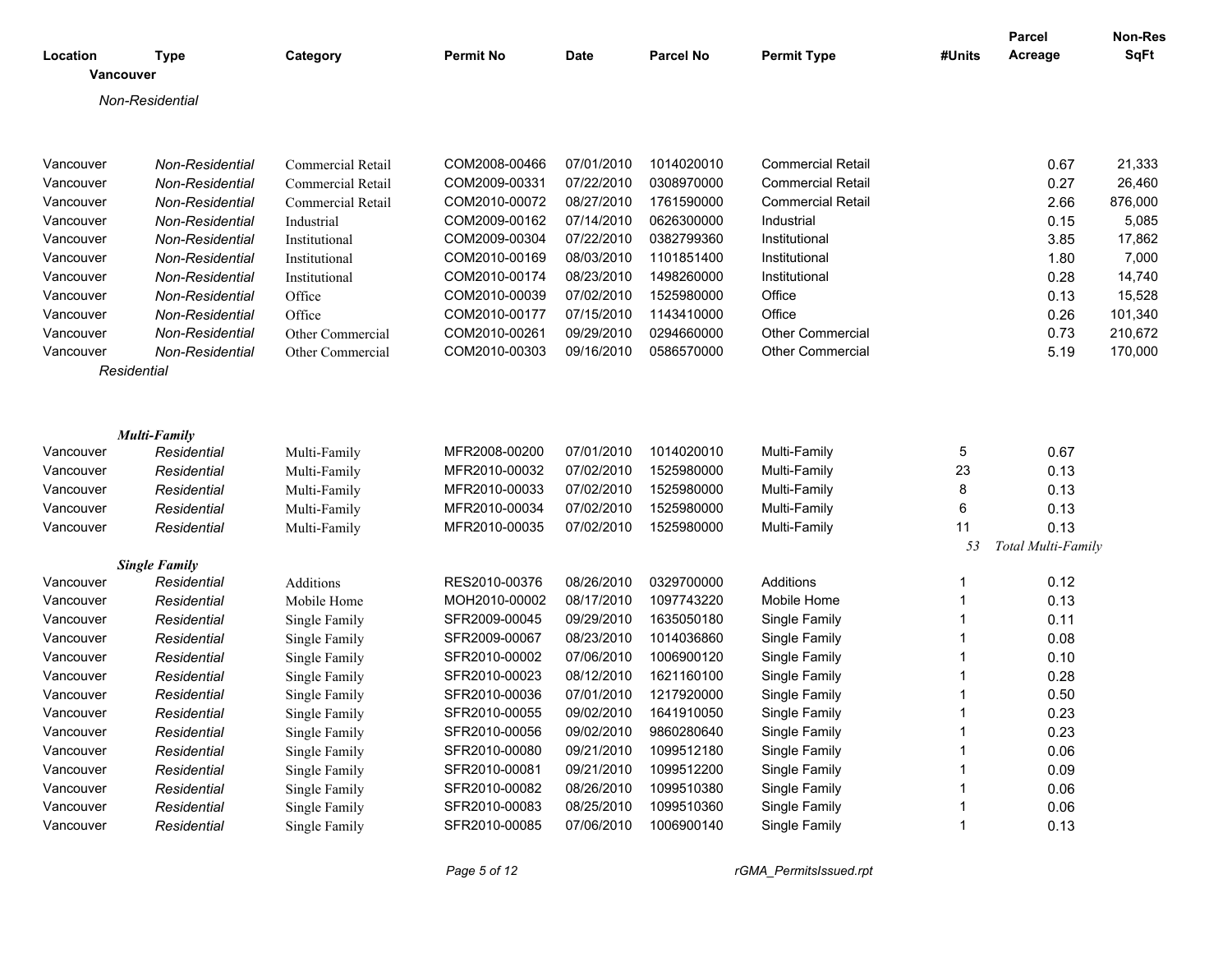| Location<br>Vancouver | <b>Type</b>          | Category         | <b>Permit No</b> | <b>Date</b> | <b>Parcel No</b> | <b>Permit Type</b>      | #Units | <b>Parcel</b><br>Acreage | Non-Res<br><b>SqFt</b> |
|-----------------------|----------------------|------------------|------------------|-------------|------------------|-------------------------|--------|--------------------------|------------------------|
| Residential           |                      |                  |                  |             |                  |                         |        |                          |                        |
|                       |                      |                  |                  |             |                  |                         |        |                          |                        |
|                       |                      |                  |                  |             |                  |                         |        |                          |                        |
|                       | <b>Single Family</b> |                  |                  |             |                  |                         |        |                          |                        |
| Vancouver             | Residential          | Single Family    | SFR2010-00086    | 07/06/2010  | 1006900160       | Single Family           | 1      | 0.13                     |                        |
| Vancouver             | Residential          | Single Family    | SFR2010-00087    | 07/23/2010  | 1591501100       | Single Family           | 1      | 0.14                     |                        |
| Vancouver             | Residential          | Single Family    | SFR2010-00088    | 07/12/2010  | 1008850810       | Single Family           |        | 0.12                     |                        |
| Vancouver             | Residential          | Single Family    | SFR2010-00092    | 07/12/2010  | 9860268210       | Single Family           |        | 0.18                     |                        |
| Vancouver             | Residential          | Single Family    | SFR2010-00093    | 07/21/2010  | 1772350860       | Single Family           |        | 0.11                     |                        |
| Vancouver             | Residential          | Single Family    | SFR2010-00099    | 08/06/2010  | 1649150140       | Single Family           |        | 0.14                     |                        |
| Vancouver             | Residential          | Single Family    | SFR2010-00100    | 08/06/2010  | 1649150220       | Single Family           |        | 0.16                     |                        |
| Vancouver             | Residential          | Single Family    | SFR2010-00101    | 08/24/2010  | 1626610080       | Single Family           |        | 0.10                     |                        |
| Vancouver             | Residential          | Single Family    | SFR2010-00102    | 08/24/2010  | 1637181520       | Single Family           |        | 0.06                     |                        |
| Vancouver             | Residential          | Single Family    | SFR2010-00106    | 08/17/2010  | 1637181460       | Single Family           |        | 0.07                     |                        |
| Vancouver             | Residential          | Single Family    | SFR2010-00108    | 08/20/2010  | 1097301000       | Single Family           |        | 0.09                     |                        |
| Vancouver             | Residential          | Single Family    | SFR2010-00110    | 09/07/2010  | 1667800000       | Single Family           |        | 1.00                     |                        |
| Vancouver             | Residential          | Single Family    | SFR2010-00114    | 09/13/2010  | 1623690300       | Single Family           |        | 0.15                     |                        |
| Vancouver             | Residential          | Single Family    | SFR2010-00115    | 09/28/2010  | 1772350840       | Single Family           |        | 0.11                     |                        |
| Vancouver             | Residential          | Single Family    | SFR2010-00116    | 09/20/2010  | 1623690020       | Single Family           | 1      | 0.11                     |                        |
| Vancouver             | Residential          | Single Family    | SFR2010-00118    | 09/27/2010  | 1014037220       | Single Family           |        | 0.08                     |                        |
|                       |                      |                  |                  |             |                  |                         | 30     | Total Single Family      |                        |
|                       |                      |                  |                  |             |                  |                         | 83     |                          |                        |
|                       |                      |                  |                  |             |                  | Vancouver Sub Total     |        |                          | 1,466,020              |
| <b>Vancouver UGA</b>  |                      |                  |                  |             |                  |                         |        |                          |                        |
|                       | Non-Residential      |                  |                  |             |                  |                         |        |                          |                        |
|                       |                      |                  |                  |             |                  |                         |        |                          |                        |
|                       |                      |                  |                  |             |                  |                         |        |                          |                        |
| Vancouver UC          | Non-Residential      | Institutional    | COM2009-00073    | 08/17/2010  | 1643644800       | Institutional           |        | 5.00                     | 20,272                 |
| Vancouver UC          | Non-Residential      | Office           | COM2010-00044    | 07/19/2010  | 9860281350       | Office                  |        | 0.79                     | 5,119                  |
| Vancouver UC          | Non-Residential      | Other Commercial | COM2008-00286    | 07/27/2010  | 1562290000       | Other Commercial        |        | 3.43                     | 54,081                 |
| Vancouver UC          | Non-Residential      | Other Commercial | COM2008-00287    | 07/27/2010  | 1562290000       | <b>Other Commercial</b> |        | 3.43                     | 8,400                  |
| Vancouver UC          | Non-Residential      | Other Commercial | COM2008-00288    | 07/27/2010  | 1562290000       | Other Commercial        |        | 3.43                     | 20,784                 |
| Residential           |                      |                  |                  |             |                  |                         |        |                          |                        |
|                       |                      |                  |                  |             |                  |                         |        |                          |                        |
|                       |                      |                  |                  |             |                  |                         |        |                          |                        |
|                       | <b>Single Family</b> |                  |                  |             |                  |                         |        |                          |                        |
| Vancouver UC          | Residential          | Mobile Home      | C92T0311         | 07/21/2010  | 1721330000       | Mobile Home             | 1      | 17.19                    |                        |
|                       |                      |                  |                  |             |                  |                         |        |                          |                        |
|                       |                      |                  | Page 6 of 12     |             |                  | rGMA_PermitsIssued.rpt  |        |                          |                        |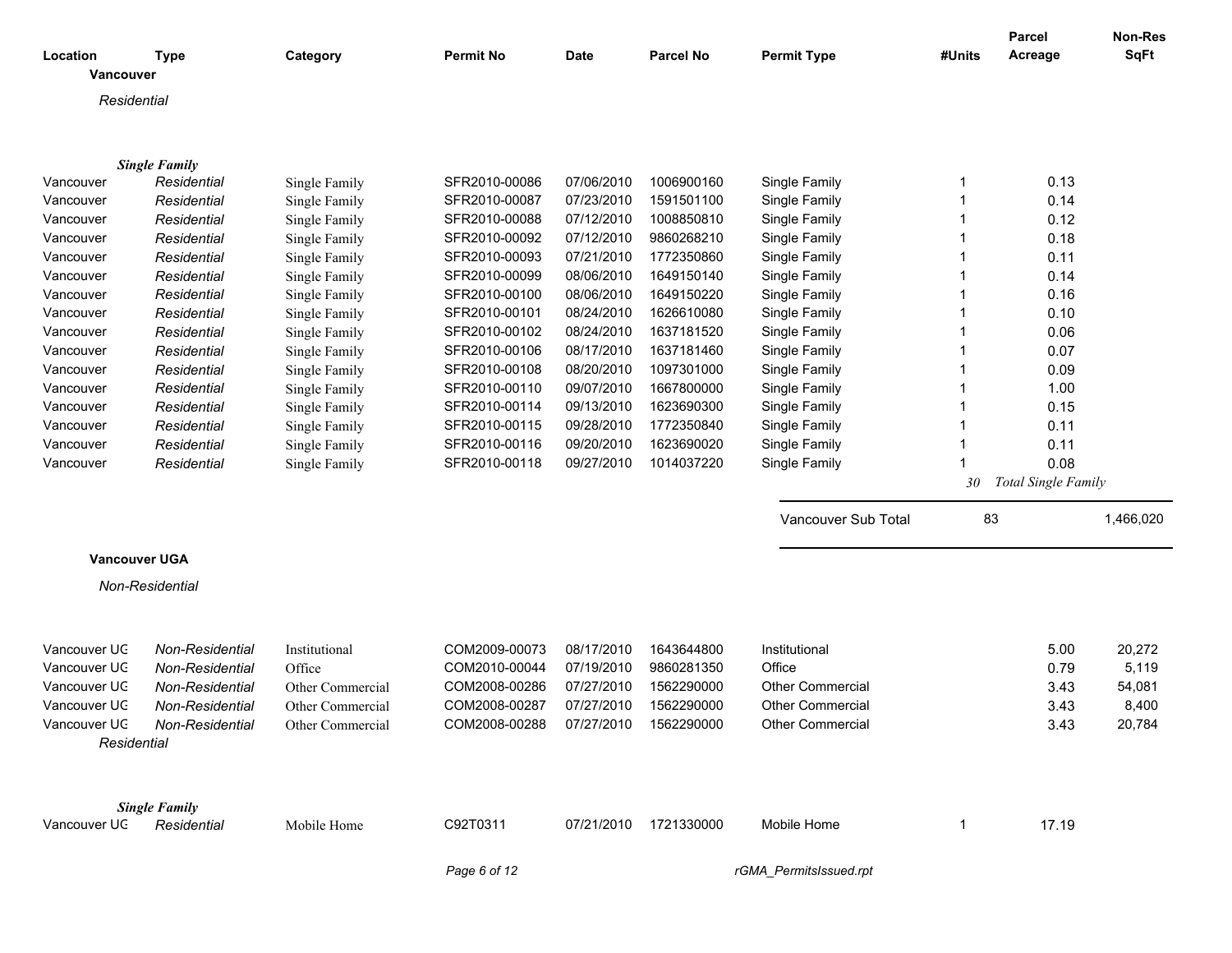| Location             | <b>Type</b>          | Category      | Permit No     | <b>Date</b> | <b>Parcel No</b> | <b>Permit Type</b> | #Units       | <b>Parcel</b><br>Acreage | Non-Res<br><b>SqFt</b> |
|----------------------|----------------------|---------------|---------------|-------------|------------------|--------------------|--------------|--------------------------|------------------------|
| <b>Vancouver UGA</b> |                      |               |               |             |                  |                    |              |                          |                        |
|                      |                      |               |               |             |                  |                    |              |                          |                        |
| Residential          |                      |               |               |             |                  |                    |              |                          |                        |
|                      |                      |               |               |             |                  |                    |              |                          |                        |
|                      |                      |               |               |             |                  |                    |              |                          |                        |
|                      | <b>Single Family</b> |               |               |             |                  |                    |              |                          |                        |
| Vancouver UC         | Residential          | Single Family | SFR2010-00146 | 07/02/2010  | 1849760000       | Single Family      | 1            | 1.10                     |                        |
| Vancouver UC         | Residential          | Single Family | SFR2010-00215 | 08/10/2010  | 1570070200       | Single Family      | 1            | 0.12                     |                        |
| Vancouver UC         | Residential          | Single Family | SFR2010-00216 | 08/10/2010  | 1570070210       | Single Family      | 1            | 0.12                     |                        |
| Vancouver UC         | Residential          | Single Family | SFR2010-00217 | 08/10/2010  | 1570070220       | Single Family      | 1            | 0.12                     |                        |
| Vancouver UC         | Residential          | Single Family | SFR2010-00218 | 08/10/2010  | 1570070230       | Single Family      | 1            | 0.13                     |                        |
| Vancouver UC         | Residential          | Single Family | SFR2010-00266 | 08/19/2010  | 1050001600       | Single Family      | 1            | 0.07                     |                        |
| Vancouver UC         | Residential          | Single Family | SFR2010-00267 | 08/19/2010  | 1050001580       | Single Family      | 1            | 0.07                     |                        |
| Vancouver UC         | Residential          | Single Family | SFR2010-00268 | 07/06/2010  | 1058960000       | Single Family      | 1            | 0.31                     |                        |
| Vancouver UC         | Residential          | Single Family | SFR2010-00273 | 07/28/2010  | 1819000000       | Single Family      | 1            | 0.34                     |                        |
| Vancouver UC         | Residential          | Single Family | SFR2010-00276 | 07/13/2010  | 1872280000       | Single Family      | 1            | 0.22                     |                        |
| Vancouver UC         | Residential          | Single Family | SFR2010-00282 | 07/02/2010  | 1040700160       | Single Family      | 1            | 0.23                     |                        |
| Vancouver UC         | Residential          | Single Family | SFR2010-00284 | 07/08/2010  | 1197400900       | Single Family      | 1            | 0.14                     |                        |
| Vancouver UC         | Residential          | Single Family | SFR2010-00289 | 07/21/2010  | 1819080020       | Single Family      | 1            | 0.24                     |                        |
| Vancouver UC         | Residential          | Single Family | SFR2010-00291 | 07/21/2010  | 1889360260       | Single Family      | 1            | 0.23                     |                        |
| Vancouver UC         | Residential          | Single Family | SFR2010-00292 | 07/20/2010  | 9860264740       | Single Family      | 1            | 0.18                     |                        |
| Vancouver UC         | Residential          | Single Family | SFR2010-00293 | 09/14/2010  | 9860258660       | Single Family      | 1            | 0.11                     |                        |
| Vancouver UC         | Residential          | Single Family | SFR2010-00294 | 08/03/2010  | 0995350860       | Single Family      | 1            | 0.13                     |                        |
| Vancouver UC         | Residential          | Single Family | SFR2010-00298 | 07/15/2010  | 1182300440       | Single Family      | 1            | 0.12                     |                        |
| Vancouver UC         | Residential          | Single Family | SFR2010-00299 | 07/23/2010  | 0979751550       | Single Family      | 1            | 0.23                     |                        |
| Vancouver UC         | Residential          | Single Family | SFR2010-00301 | 07/21/2010  | 0995350240       | Single Family      | 1            | 0.13                     |                        |
| Vancouver UC         | Residential          | Single Family | SFR2010-00303 | 07/23/2010  | 1182300620       | Single Family      | 1            | 0.12                     |                        |
| Vancouver UC         | Residential          | Single Family | SFR2010-00305 | 07/14/2010  | 2006070080       | Single Family      | 1            | 0.27                     |                        |
| Vancouver UC         | Residential          | Single Family | SFR2010-00306 | 07/28/2010  | 1889360400       | Single Family      | 1            | 0.18                     |                        |
| Vancouver UC         | Residential          | Single Family | SFR2010-00310 | 07/28/2010  | 1889360780       | Single Family      | 1            | 0.17                     |                        |
| Vancouver UC         | Residential          | Single Family | SFR2010-00312 | 07/08/2010  | 9860259790       | Single Family      | 1            | 0.14                     |                        |
| Vancouver UC         | Residential          | Single Family | SFR2010-00313 | 07/08/2010  | 9860258890       | Single Family      | 1            | 0.13                     |                        |
| Vancouver UC         | Residential          | Single Family | SFR2010-00314 | 07/19/2010  | 1856890200       | Single Family      | 1            | 0.17                     |                        |
| Vancouver UC         | Residential          | Single Family | SFR2010-00316 | 07/23/2010  | 0995350340       | Single Family      | 1            | 0.13                     |                        |
| Vancouver UC         | Residential          | Single Family | SFR2010-00317 | 08/23/2010  | 2003370400       | Single Family      | 1            | 0.23                     |                        |
| Vancouver UC         | Residential          | Single Family | SFR2010-00318 | 07/28/2010  | 9860261110       | Single Family      | 1            | 0.51                     |                        |
| Vancouver UC         | Residential          | Single Family | SFR2010-00319 | 09/02/2010  | 2003370240       | Single Family      | 1            | 0.23                     |                        |
| Vancouver UC         | Residential          | Single Family | SFR2010-00323 | 07/21/2010  | 1889360660       | Single Family      | 1            | 0.18                     |                        |
| Vancouver UC         | Residential          | Single Family | SFR2010-00324 | 08/26/2010  | 1050000320       | Single Family      | 1            | 0.07                     |                        |
| Vancouver UC         | Residential          | Single Family | SFR2010-00325 | 08/26/2010  | 1050000300       | Single Family      | $\mathbf{1}$ | 0.07                     |                        |
|                      |                      |               |               |             |                  |                    |              |                          |                        |

Vancouver UC *Residential* Single Family SFR2010-00326 07/27/2010 1895570080 Single Family 1 0.11

*Page 7 of 12 rGMA\_PermitsIssued.rpt*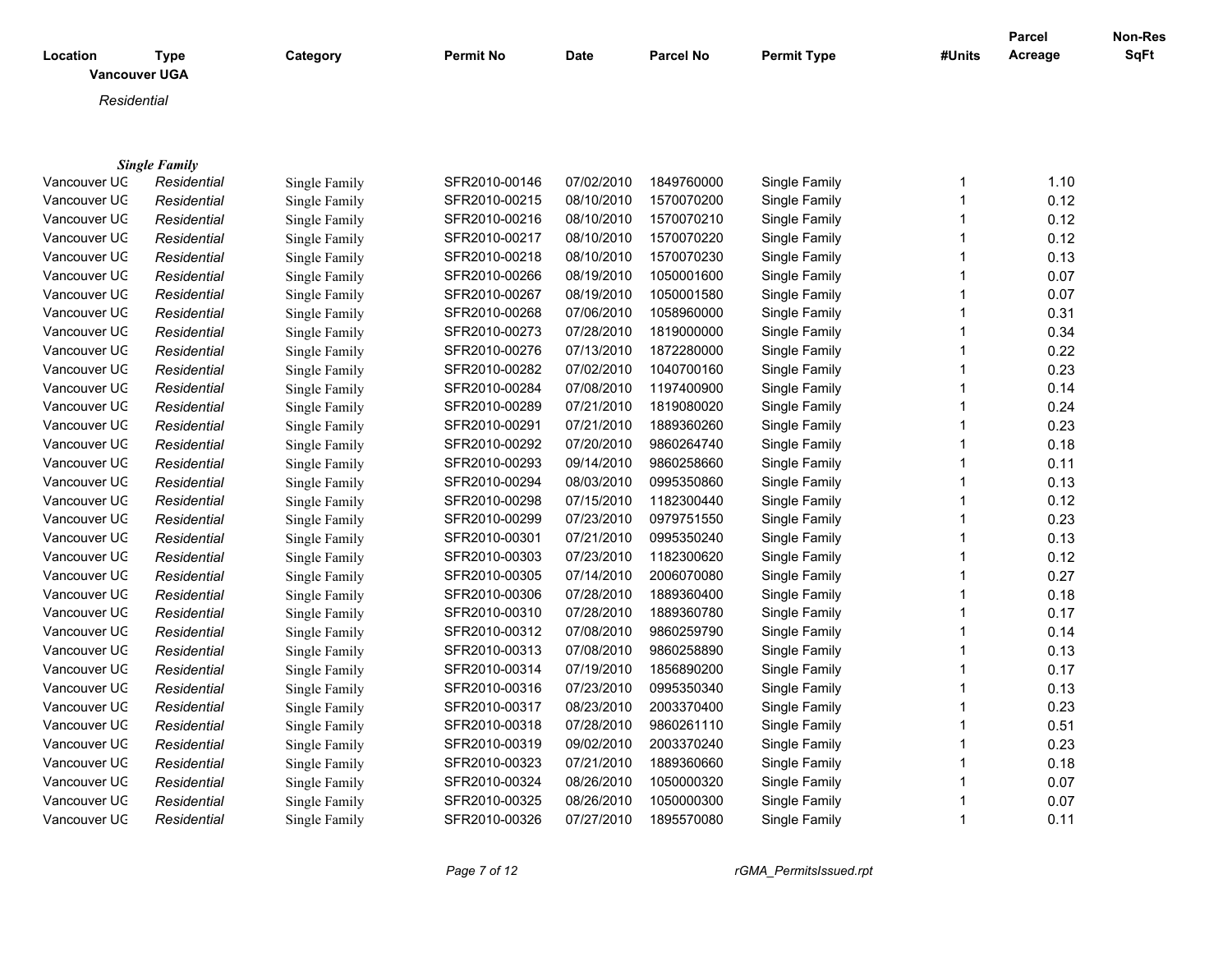| Location     | Type<br><b>Vancouver UGA</b> | Category      | <b>Permit No</b> | Date       | <b>Parcel No</b> | <b>Permit Type</b> | #Units | <b>Parcel</b><br>Acreage | Non-Res<br>SqFt |
|--------------|------------------------------|---------------|------------------|------------|------------------|--------------------|--------|--------------------------|-----------------|
| Residential  |                              |               |                  |            |                  |                    |        |                          |                 |
|              |                              |               |                  |            |                  |                    |        |                          |                 |
|              | <b>Single Family</b>         |               |                  |            |                  |                    |        |                          |                 |
| Vancouver UC | Residential                  | Single Family | SFR2010-00329    | 07/21/2010 | 1816770340       | Single Family      |        | 0.15                     |                 |
| Vancouver UC | Residential                  | Single Family | SFR2010-00330    | 08/03/2010 | 9860283830       | Single Family      |        | 0.23                     |                 |
| Vancouver UC | Residential                  | Single Family | SFR2010-00331    | 08/20/2010 | 1879460720       | Single Family      |        | 0.07                     |                 |
| Vancouver UC | Residential                  | Single Family | SFR2010-00332    | 07/29/2010 | 1040400140       | Single Family      |        | 0.23                     |                 |
| Vancouver UC | Residential                  | Single Family | SFR2010-00334    | 08/12/2010 | 2003370220       | Single Family      |        | 0.23                     |                 |
| Vancouver UC | Residential                  | Single Family | SFR2010-00335    | 08/23/2010 | 2003370380       | Single Family      |        | 0.23                     |                 |
| Vancouver UC | Residential                  | Single Family | SFR2010-00336    | 07/13/2010 | 1195750620       | Single Family      |        | 0.12                     |                 |
| Vancouver UC | Residential                  | Single Family | SFR2010-00337    | 07/28/2010 | 0995350220       | Single Family      |        | 0.13                     |                 |
| Vancouver UC | Residential                  | Single Family | SFR2010-00338    | 08/16/2010 | 1873610180       | Single Family      |        | 0.20                     |                 |
| Vancouver UC | Residential                  | Single Family | SFR2010-00340    | 09/10/2010 | 9860261070       | Single Family      |        | 0.37                     |                 |
| Vancouver UC | Residential                  | Single Family | SFR2010-00342    | 09/02/2010 | 2003371020       | Single Family      |        | 0.24                     |                 |
| Vancouver UC | Residential                  | Single Family | SFR2010-00347    | 08/13/2010 | 1464490440       | Single Family      |        | 0.19                     |                 |

Vancouver UGA *Residential* Single Family SFR2010-00349 08/19/2010 1569460820 Single Family 1 0.10 Vancouver UGA *Residential* Single Family SFR2010-00350 08/19/2010 1569460660 Single Family 1 0.10 Vancouver UGA *Residential* Single Family SFR2010-00353 08/11/2010 1043520140 Single Family 1 0.17 Vancouver UGA *Residential* Single Family SFR2010-00354 08/05/2010 9860261180 Single Family 1 0.23 Vancouver UGA *Residential* Single Family SFR2010-00355 08/11/2010 1043520120 Single Family 1 0.22 Vancouver UGA *Residential* Single Family SFR2010-00356 08/04/2010 1897680120 Single Family 1 0.12 Vancouver UGA *Residential* Single Family SFR2010-00358 08/10/2010 1889440360 Single Family 1 0.16 Vancouver UGA *Residential* Single Family SFR2010-00359 08/12/2010 1722000120 Single Family 1 0.11 Vancouver UGA *Residential* Single Family SFR2010-00360 07/22/2010 1865920180 Single Family 1 0.12 Vancouver UGA *Residential* Single Family SFR2010-00362 08/11/2010 2006070700 Single Family 1 0.23 Vancouver UGA *Residential* Single Family SFR2010-00363 09/10/2010 1879461220 Single Family 1 0.08 Vancouver UGA *Residential* Single Family SFR2010-00364 08/20/2010 1868540100 Single Family 1 0.08 Vancouver UGA *Residential* Single Family SFR2010-00365 08/20/2010 1868540120 Single Family 1 0.08 Vancouver UGA *Residential* Single Family SFR2010-00367 08/20/2010 1879460820 Single Family 1 0.06 Vancouver UGA *Residential* Single Family SFR2010-00369 08/19/2010 1832680120 Single Family 1 0.28 Vancouver UGA *Residential* Single Family SFR2010-00370 08/20/2010 1195750510 Single Family 1 0.12 Vancouver UGA *Residential* Single Family SFR2010-00372 08/13/2010 9860260070 Single Family 1 0.12 Vancouver UGA *Residential* Single Family SFR2010-00375 08/30/2010 9860261130 Single Family 1 0.30 Vancouver UGA *Residential* Single Family SFR2010-00376 09/03/2010 9860261200 Single Family 1 0.29 Vancouver UGA *Residential* Single Family SFR2010-00379 09/09/2010 9860261000 Single Family 1 0.22 Vancouver UGA *Residential* Single Family SFR2010-00385 09/21/2010 1882200020 Single Family 1 0.41 Vancouver UGA *Residential* Single Family SFR2010-00386 09/29/2010 1569480420 Single Family 1 0.07 Vancouver UGA *Residential* Single Family SFR2010-00387 09/17/2010 9860259030 Single Family 1 0.14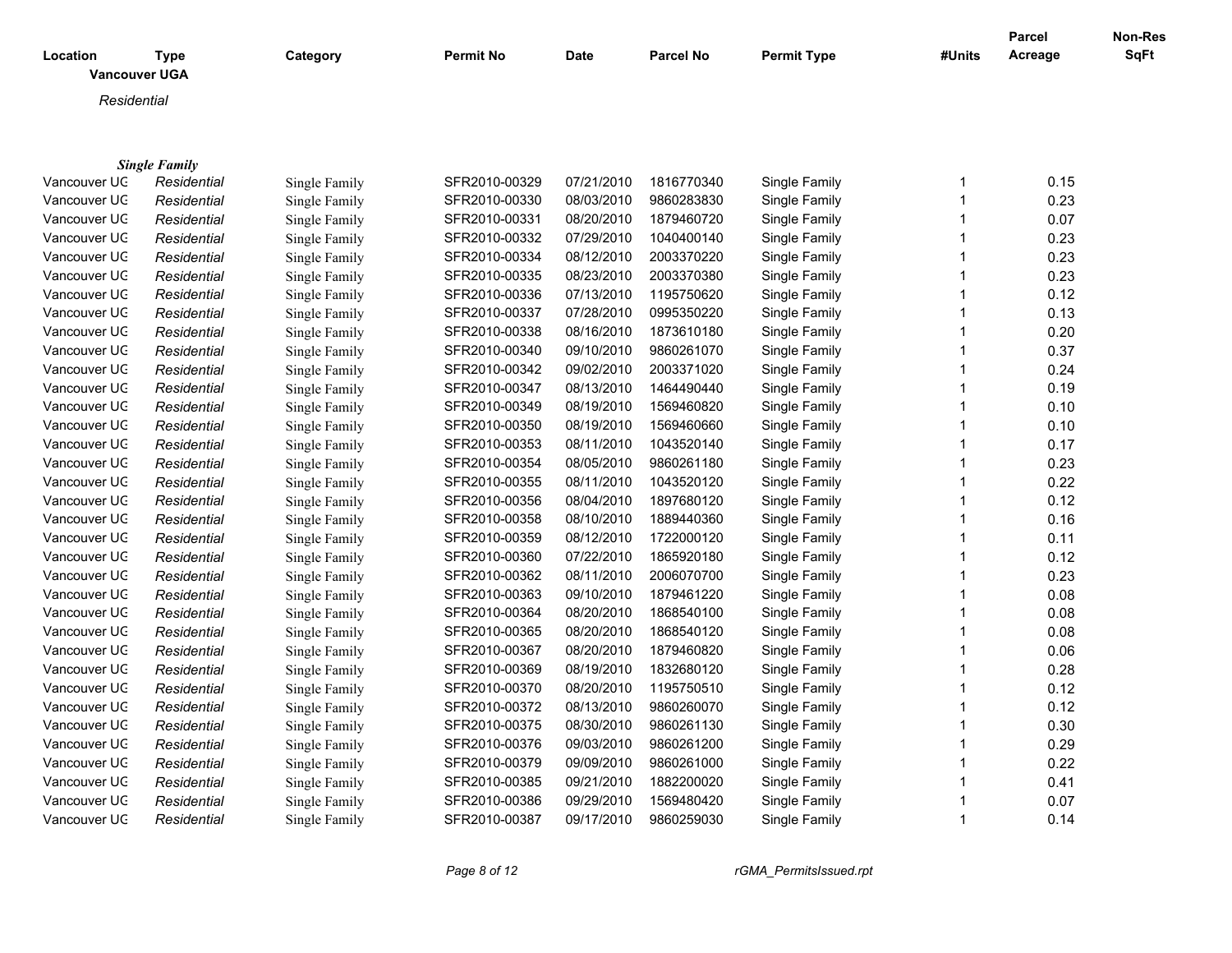| Location<br><b>Vancouver UGA</b> | <b>Type</b>          | Category      | <b>Permit No</b> | Date       | <b>Parcel No</b> | <b>Permit Type</b>      | #Units | Parcel<br>Acreage   | Non-Res<br>SqFt |
|----------------------------------|----------------------|---------------|------------------|------------|------------------|-------------------------|--------|---------------------|-----------------|
| Residential                      |                      |               |                  |            |                  |                         |        |                     |                 |
|                                  | <b>Single Family</b> |               |                  |            |                  |                         |        |                     |                 |
| Vancouver UC                     | Residential          | Single Family | SFR2010-00388    | 09/15/2010 | 1042990140       | Single Family           |        | 0.14                |                 |
| Vancouver UC                     | Residential          | Single Family | SFR2010-00389    | 09/24/2010 | 0995350400       | Single Family           |        | 0.13                |                 |
| Vancouver UC                     | Residential          | Single Family | SFR2010-00391    | 09/21/2010 | 1722000220       | Single Family           |        | 0.16                |                 |
| Vancouver UC                     | Residential          | Single Family | SFR2010-00393    | 09/28/2010 | 9860260990       | Single Family           |        | 0.21                |                 |
| Vancouver UC                     | Residential          | Single Family | SFR2010-00395    | 09/29/2010 | 9860259000       | Single Family           |        | 0.14                |                 |
| Vancouver UC                     | Residential          | Single Family | SFR2010-00396    | 09/14/2010 | 9860258750       | Single Family           |        | 0.09                |                 |
| Vancouver UC                     | Residential          | Single Family | SFR2010-00399    | 09/29/2010 | 1889360180       | Single Family           |        | 0.24                |                 |
| Vancouver UC                     | Residential          | Single Family | SFR2010-00409    | 09/28/2010 | 1040700520       | Single Family           |        | 0.27                |                 |
|                                  |                      |               |                  |            |                  |                         | 79     | Total Single Family |                 |
|                                  |                      |               |                  |            |                  | Vancouver UGA Sub Total | 79     |                     | 108,656         |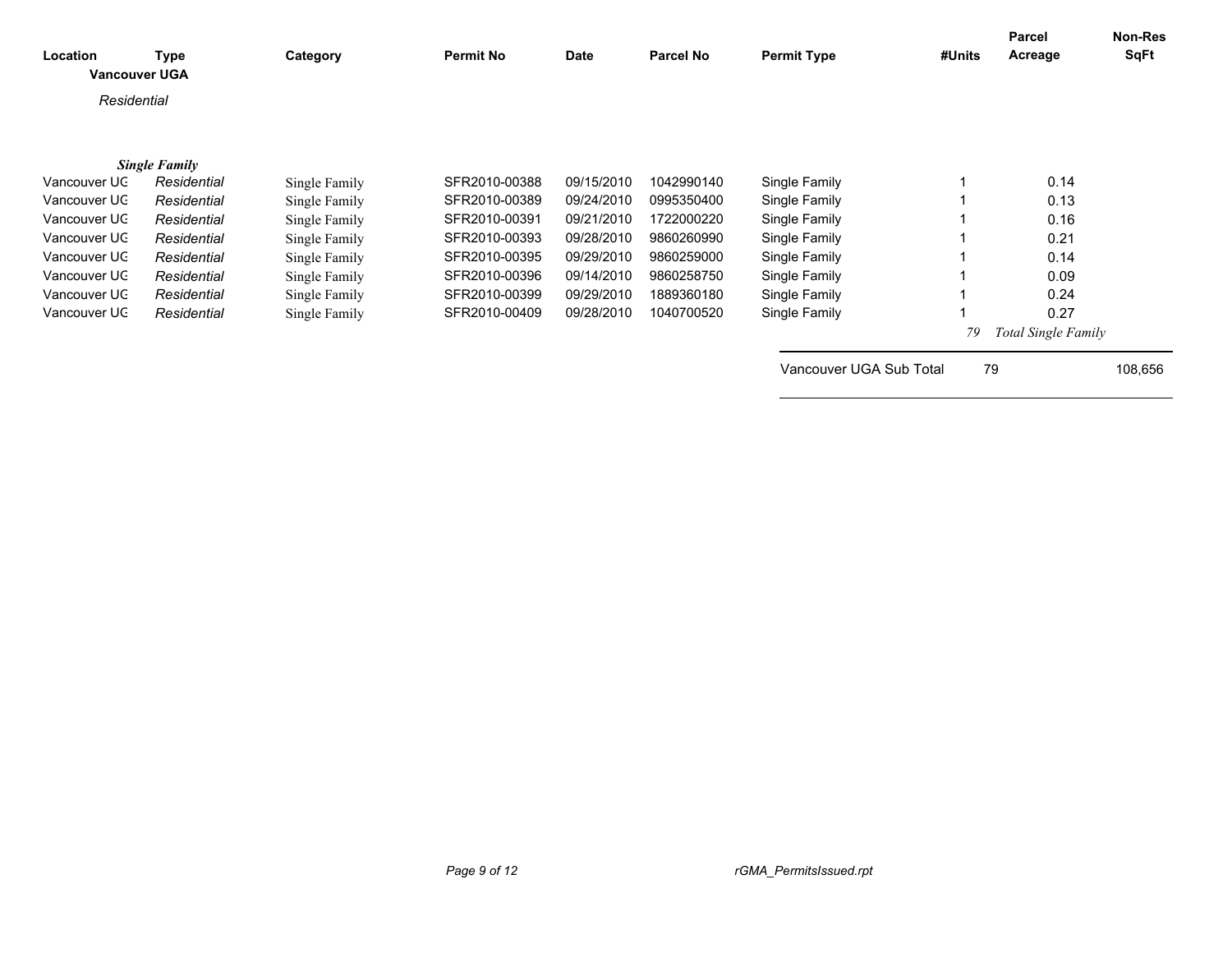| Location<br>Washougal | <b>Type</b>          | Category      | <b>Permit No</b> | <b>Date</b> | <b>Parcel No</b> | <b>Permit Type</b>  | #Units | <b>Parcel</b><br>Acreage | <b>Non-Res</b><br><b>SqFt</b> |
|-----------------------|----------------------|---------------|------------------|-------------|------------------|---------------------|--------|--------------------------|-------------------------------|
| Residential           |                      |               |                  |             |                  |                     |        |                          |                               |
|                       |                      |               |                  |             |                  |                     |        |                          |                               |
|                       |                      |               |                  |             |                  |                     |        |                          |                               |
|                       | <b>Single Family</b> |               |                  |             |                  |                     |        |                          |                               |
| Washougal             | Residential          | Single Family | 10060023         | 07/21/2010  | 1305620060       | Single Family       |        | 0.16                     |                               |
| Washougal             | Residential          | Single Family | 10060033         | 08/17/2010  | 1341650220       | Single Family       |        | 0.09                     |                               |
| Washougal             | Residential          | Single Family | 10060034         | 08/17/2010  | 1341650230       | Single Family       |        | 0.09                     |                               |
| Washougal             | Residential          | Single Family | 10060048         | 08/05/2010  | 1305620360       | Single Family       |        | 0.20                     |                               |
| Washougal             | Residential          | Single Family | 10060080         | 07/20/2010  | 0958170000       | Single Family       |        | 0.22                     |                               |
| Washougal             | Residential          | Single Family | 10070020         | 07/29/2010  | 1300460440       | Single Family       |        | 0.14                     |                               |
| Washougal             | Residential          | Single Family | 10070026         | 08/19/2010  | 1230070840       | Single Family       |        | 0.28                     |                               |
| Washougal             | Residential          | Single Family | 10070037         | 08/09/2010  | 1300460420       | Single Family       |        | 0.14                     |                               |
| Washougal             | Residential          | Single Family | 10080025         | 09/23/2010  | 1325910880       | Single Family       |        | 0.17                     |                               |
| Washougal             | Residential          | Single Family | 10080029         | 09/23/2010  | 1325910900       | Single Family       |        | 0.17                     |                               |
| Washougal             | Residential          | Single Family | 10080033         | 08/30/2010  | 1341403880       | Single Family       |        | 0.15                     |                               |
| Washougal             | Residential          | Single Family | 10080035         | 09/01/2010  | 1341404080       | Single Family       |        | 0.15                     |                               |
| Washougal             | Residential          | Single Family | 10090012         | 09/21/2010  | 1236210140       | Single Family       |        | 0.15                     |                               |
| Washougal             | Residential          | Single Family | 10090020         | 09/29/2010  | 1300460560       | Single Family       |        | 0.13                     |                               |
| Washougal             | Residential          | Single Family | 10090021         | 09/29/2010  | 1300460360       | Single Family       |        | 0.14                     |                               |
|                       |                      |               |                  |             |                  |                     | 15     | Total Single Family      |                               |
|                       |                      |               |                  |             |                  | Washougal Sub Total | 15     |                          | 0                             |
|                       |                      |               |                  |             |                  |                     |        |                          |                               |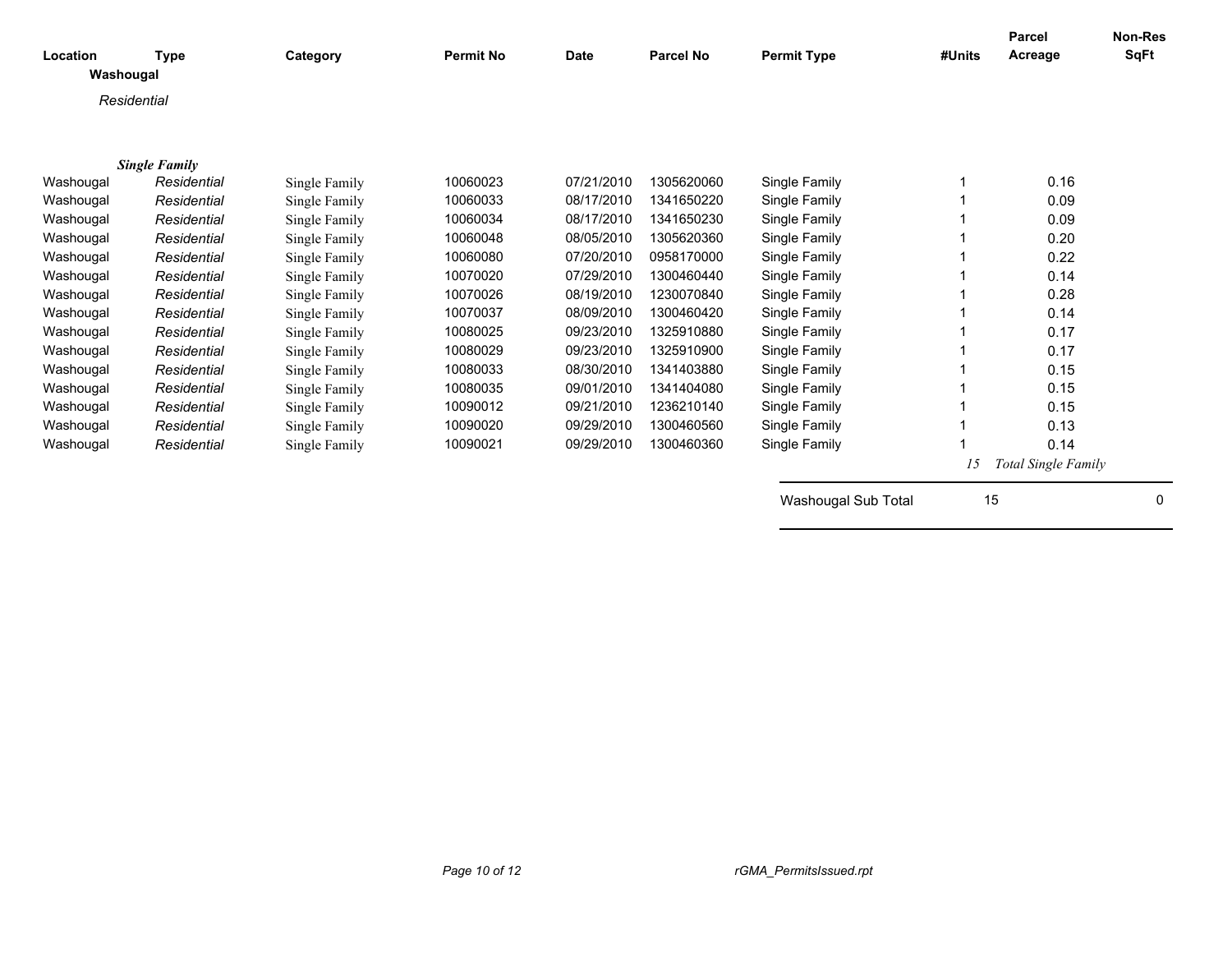| Location       | <b>Type</b><br><b>Clark County (Rural)</b> |                 | Category         | <b>Permit No</b> | <b>Date</b> | <b>Parcel No</b> | <b>Permit Type</b>      | #Units       | <b>Parcel</b><br>Acreage | <b>Non-Res</b><br><b>SqFt</b> |
|----------------|--------------------------------------------|-----------------|------------------|------------------|-------------|------------------|-------------------------|--------------|--------------------------|-------------------------------|
|                | Non-Residential                            |                 |                  |                  |             |                  |                         |              |                          |                               |
|                |                                            |                 |                  |                  |             |                  |                         |              |                          |                               |
| Clark County ( |                                            | Non-Residential | Institutional    | COM2010-00162    | 09/20/2010  | 2296450000       | Institutional           |              | 3.52                     | 120                           |
| Clark County ( |                                            | Non-Residential | Other Commercial | COM2010-00109    | 08/02/2010  | 2114470050       | <b>Other Commercial</b> |              | 4.74                     | 3,000                         |
| Clark County ( |                                            | Non-Residential | Other Commercial | COM2010-00111    | 08/02/2010  | 2114470050       | <b>Other Commercial</b> |              | 4.74                     | 50                            |
|                | Residential                                |                 |                  |                  |             |                  |                         |              |                          |                               |
|                | <b>Single Family</b>                       |                 |                  |                  |             |                  |                         |              |                          |                               |
| Clark County ( |                                            | Residential     | Mobile Home      | MOH2010-00009    | 09/02/2010  | 2510040000       | Mobile Home             | 1            | 1.49                     |                               |
| Clark County ( |                                            | Residential     | Mobile Home      | MOH2010-00011    | 08/06/2010  | 9860281000       | Mobile Home             | $\mathbf{1}$ | 2.06                     |                               |
| Clark County ( |                                            | Residential     | Mobile Home      | MOH2010-00016    | 07/28/2010  | 9860283390       | Mobile Home             | 1            | 5.00                     |                               |
| Clark County ( |                                            | Residential     | Mobile Home      | MOH2010-00023    | 07/19/2010  | 1786680000       | Mobile Home             | $\mathbf{1}$ | 5.00                     |                               |
| Clark County ( |                                            | Residential     | Mobile Home      | MOH2010-00028    | 08/17/2010  | 2332190000       | Mobile Home             | $\mathbf{1}$ | 0.94                     |                               |
| Clark County ( |                                            | Residential     | Mobile Home      | MOH2010-00032    | 09/22/2010  | 2794720000       | Mobile Home             | $\mathbf{1}$ | 0.77                     |                               |
| Clark County ( |                                            | Residential     | Single Family    | 10-283           | 08/24/2010  | 2290450400       | Single Family           | $\mathbf{1}$ | 0.30                     |                               |
| Clark County ( |                                            | Residential     | Single Family    | 10-315           | 09/21/2010  | 2290450220       | Single Family           | 1            | 0.29                     |                               |
| Clark County ( |                                            | Residential     | Single Family    | SFR2009-00393    | 08/02/2010  | 2784560000       | Single Family           | $\mathbf{1}$ | 2.35                     |                               |
| Clark County ( |                                            | Residential     | Single Family    | SFR2010-00166    | 08/10/2010  | 1930540010       | Single Family           | 1            | 9.44                     |                               |
| Clark County ( |                                            | Residential     | Single Family    | SFR2010-00258    | 08/11/2010  | 1976370000       | Single Family           | $\mathbf{1}$ | 4.75                     |                               |
| Clark County ( |                                            | Residential     | Single Family    | SFR2010-00259    | 07/23/2010  | 9860268910       | Single Family           | $\mathbf{1}$ | 5.00                     |                               |
| Clark County ( |                                            | Residential     | Single Family    | SFR2010-00277    | 08/17/2010  | 2269680060       | Single Family           | 1            | 1.21                     |                               |
| Clark County ( |                                            | Residential     | Single Family    | SFR2010-00279    | 07/09/2010  | 9860272030       | Single Family           | 1            | 4.98                     |                               |
| Clark County ( |                                            | Residential     | Single Family    | SFR2010-00281    | 07/07/2010  | 1974750000       | Single Family           | 1            | 5.78                     |                               |
| Clark County ( |                                            | Residential     | Single Family    | SFR2010-00283    | 07/15/2010  | 2531520000       | Single Family           | $\mathbf{1}$ | 10.00                    |                               |
| Clark County ( |                                            | Residential     | Single Family    | SFR2010-00286    | 07/19/2010  | 1417270000       | Single Family           | $\mathbf{1}$ | 1.71                     |                               |
| Clark County ( |                                            | Residential     | Single Family    | SFR2010-00288    | 07/21/2010  | 2225590000       | Single Family           | $\mathbf{1}$ | 3.13                     |                               |
| Clark County ( |                                            | Residential     | Single Family    | SFR2010-00295    | 07/26/2010  | 1736190030       | Single Family           | $\mathbf{1}$ | 5.00                     |                               |
| Clark County ( |                                            | Residential     | Single Family    | SFR2010-00297    | 07/29/2010  | 2331650000       | Single Family           | $\mathbf{1}$ | 11.00                    |                               |
| Clark County ( |                                            | Residential     | Single Family    | SFR2010-00300    | 07/26/2010  | 2337680050       | Single Family           | $\mathbf{1}$ | 2.46                     |                               |
| Clark County ( |                                            | Residential     | Single Family    | SFR2010-00307    | 07/30/2010  | 2262840050       | Single Family           | 1            | 1.09                     |                               |
| Clark County ( |                                            | Residential     | Single Family    | SFR2010-00315    | 08/06/2010  | 1396360000       | Single Family           | 1            | 3.42                     |                               |
| Clark County ( |                                            | Residential     | Single Family    | SFR2010-00327    | 08/06/2010  | 2630140000       | Single Family           | $\mathbf{1}$ | 5.00                     |                               |
| Clark County ( |                                            | Residential     | Single Family    | SFR2010-00328    | 08/06/2010  | 2563040000       | Single Family           | 1            | 5.00                     |                               |
| Clark County ( |                                            | Residential     | Single Family    | SFR2010-00333    | 07/29/2010  | 2269680020       | Single Family           | $\mathbf{1}$ | 1.24                     |                               |
| Clark County ( |                                            | Residential     | Single Family    | SFR2010-00339    | 08/02/2010  | 1789550150       | Single Family           | $\mathbf{1}$ | 5.04                     |                               |
| Clark County ( |                                            | Residential     | Single Family    | SFR2010-00343    | 08/12/2010  | 1807470000       | Single Family           | 1            | 22.21                    |                               |
| Clark County ( |                                            | Residential     | Single Family    | SFR2010-00345    | 08/10/2010  | 2162600040       | Single Family           | 1            | 2.34                     |                               |

*Page 11 of 12 rGMA\_PermitsIssued.rpt*